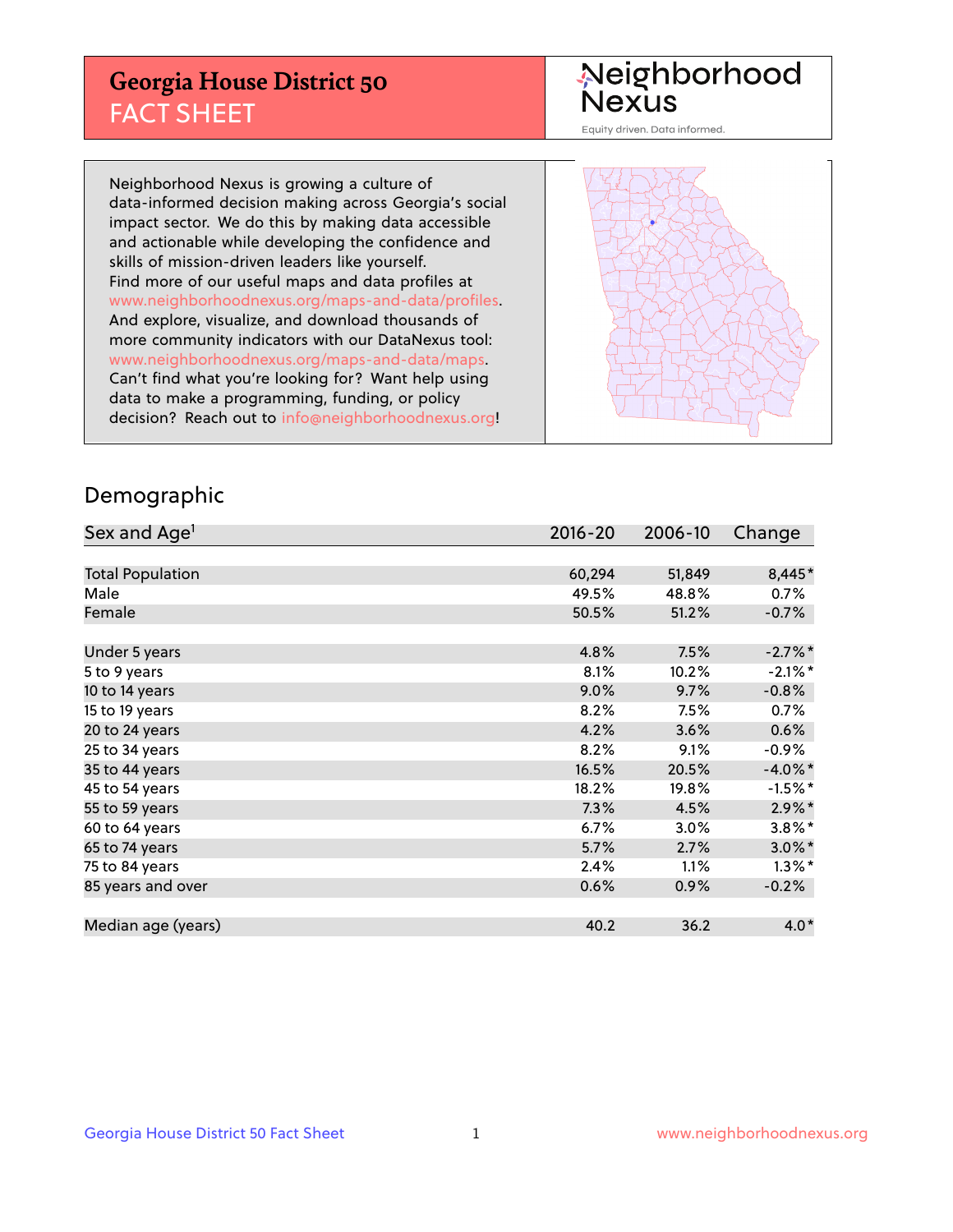## Demographic, continued...

| Race <sup>2</sup>                                            | $2016 - 20$    | 2006-10 | Change                |
|--------------------------------------------------------------|----------------|---------|-----------------------|
| <b>Total population</b>                                      | 60,294         | 51,849  | 8,445*                |
| One race                                                     | 96.3%          | 98.2%   | $-1.9%$               |
| White                                                        | 53.5%          | 61.0%   | $-7.4\%$ *            |
| <b>Black or African American</b>                             | 10.4%          | 11.0%   | $-0.6%$               |
| American Indian and Alaska Native                            | 0.4%           | 0.1%    | 0.2%                  |
| Asian                                                        | 30.3%          | 24.8%   | $5.5%$ *              |
| Native Hawaiian and Other Pacific Islander                   | 0.0%           | 0.1%    | $-0.1%$               |
| Some other race                                              | 1.7%           | 1.3%    | 0.4%                  |
| Two or more races                                            | 3.7%           | 1.8%    | $1.9\%$ *             |
| Race alone or in combination with other race(s) <sup>3</sup> | $2016 - 20$    | 2006-10 | Change                |
| Total population                                             | 60,294         | 51,849  | 8,445*                |
| White                                                        | 57.0%          | 62.4%   | $-5.4\%$ *            |
| <b>Black or African American</b>                             | 11.6%          | 11.6%   | 0.0%                  |
| American Indian and Alaska Native                            | 0.6%           | 0.5%    | 0.1%                  |
| Asian                                                        | 31.9%          | 25.6%   | $6.3\%$ *             |
| Native Hawaiian and Other Pacific Islander                   | 0.1%           | 0.3%    | $-0.1%$               |
| Some other race                                              | 2.8%           | 1.5%    | $1.3\%$ *             |
| Hispanic or Latino and Race <sup>4</sup>                     | $2016 - 20$    | 2006-10 | Change                |
| Total population                                             | 60,294         | 51,849  | 8,445*                |
| Hispanic or Latino (of any race)                             | 6.4%           | 5.9%    | 0.5%                  |
| Not Hispanic or Latino                                       | 93.6%          | 94.1%   | $-0.5%$               |
| White alone                                                  | 49.8%          | 56.2%   | $-6.4\%$ *            |
| Black or African American alone                              | 9.7%           | 10.9%   | $-1.2%$               |
| American Indian and Alaska Native alone                      | 0.3%           | 0.1%    | 0.2%                  |
| Asian alone                                                  | 30.3%          | 24.8%   | $5.5%$ *              |
| Native Hawaiian and Other Pacific Islander alone             | $0.0\%$        | 0.1%    | $-0.1%$               |
| Some other race alone                                        | 1.2%           | 0.5%    | 0.7%                  |
| Two or more races                                            | 2.4%           | 1.5%    | 0.9%                  |
| U.S. Citizenship Status <sup>5</sup>                         | 2016-20        | 2006-10 | Change                |
|                                                              |                |         |                       |
| Foreign-born population<br>Naturalized U.S. citizen          | 21,280         | 14,022  | 7,258*                |
|                                                              | 52.7%<br>47.3% | 39.0%   | 13.7%*<br>$-13.7\%$ * |
| Not a U.S. citizen                                           |                | 61.0%   |                       |
| Citizen, Voting Age Population <sup>6</sup>                  | $2016 - 20$    | 2006-10 | Change                |
| Citizen, 18 and over population                              | 35,313         | 27,676  | 7,637*                |
| Male                                                         | 48.3%          | 48.0%   | 0.3%                  |
| Female                                                       | 51.7%          | 52.0%   | $-0.3%$               |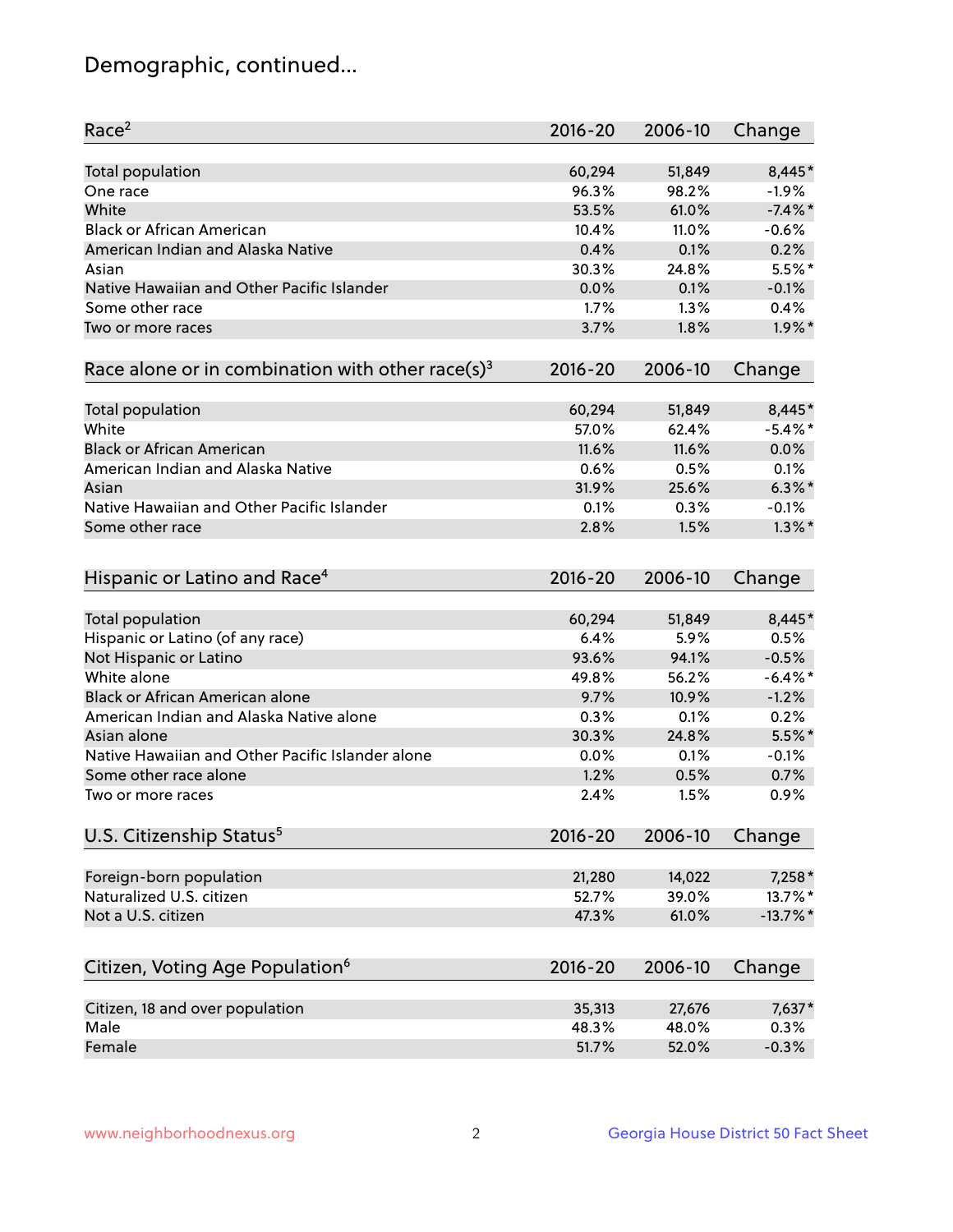#### Economic

| Income <sup>7</sup>                                 | $2016 - 20$ | 2006-10 | Change     |
|-----------------------------------------------------|-------------|---------|------------|
|                                                     |             |         |            |
| All households                                      | 19,816      | 16,919  | 2,898*     |
| Less than \$10,000                                  | 2.4%        | 1.8%    | 0.5%       |
| \$10,000 to \$14,999                                | 1.1%        | 1.2%    | $-0.1%$    |
| \$15,000 to \$24,999                                | 2.7%        | 4.0%    | $-1.3%$    |
| \$25,000 to \$34,999                                | 3.6%        | 4.0%    | $-0.4%$    |
| \$35,000 to \$49,999                                | 8.6%        | 6.5%    | 2.1%       |
| \$50,000 to \$74,999                                | 10.5%       | 14.6%   | $-4.2%$    |
| \$75,000 to \$99,999                                | 9.5%        | 13.2%   | $-3.7\%$ * |
| \$100,000 to \$149,999                              | 22.3%       | 27.1%   | $-4.8\%$ * |
| \$150,000 to \$199,999                              | 14.4%       | 13.4%   | 1.0%       |
| \$200,000 or more                                   | 25.0%       | 14.3%   | 10.8%*     |
| Median household income (dollars)                   | 124,769     | 107,826 | 16,943*    |
| Mean household income (dollars)                     | 147,591     | 125,434 | 22,156*    |
| With earnings                                       | 92.6%       | 94.2%   | $-1.6\%$ * |
| Mean earnings (dollars)                             | 144,667     | 122,682 | 21,984*    |
| <b>With Social Security</b>                         | 16.4%       | 8.9%    | $7.5%$ *   |
| Mean Social Security income (dollars)               | 21,933      | 16,073  | 5,860*     |
| With retirement income                              | 11.9%       | 7.9%    | 4.0%*      |
| Mean retirement income (dollars)                    | 25,480      | 28,806  | $-3,326$   |
| With Supplemental Security Income                   | 1.7%        | 0.2%    | 1.5%       |
| Mean Supplemental Security Income (dollars)         | 2,323       | 5,879   | $-3,557$   |
| With cash public assistance income                  | 1.7%        | $0.7\%$ | 1.0%       |
| Mean cash public assistance income (dollars)        | $\mathbf 0$ | 8,794   | $-8,794$   |
| With Food Stamp/SNAP benefits in the past 12 months | 3.0%        | 1.1%    | $1.9\%$ *  |
|                                                     |             |         |            |
| Families                                            | 16,238      | 13,924  | $2,313*$   |
| Less than \$10,000                                  | 1.2%        | 1.7%    | $-0.5%$    |
| \$10,000 to \$14,999                                | 0.5%        | 0.5%    | $-0.1%$    |
| \$15,000 to \$24,999                                | 2.6%        | 3.3%    | $-0.7%$    |
| \$25,000 to \$34,999                                | 1.9%        | 3.2%    | $-1.3%$    |
| \$35,000 to \$49,999                                | 7.6%        | 4.8%    | 2.8%       |
| \$50,000 to \$74,999                                | 8.5%        | 12.7%   | $-4.3\%$ * |
| \$75,000 to \$99,999                                | 10.0%       | 12.2%   | $-2.2%$    |
| \$100,000 to \$149,999                              | 23.7%       | 29.4%   | $-5.7\%$ * |
| \$150,000 to \$199,999                              | 16.2%       | 15.6%   | 0.6%       |
| \$200,000 or more                                   | 27.9%       | 16.5%   | $11.4\%$ * |
| Median family income (dollars)                      | 137,698     | 117,752 | 19,946*    |
| Mean family income (dollars)                        | 158,480     | 135,814 | 22,666*    |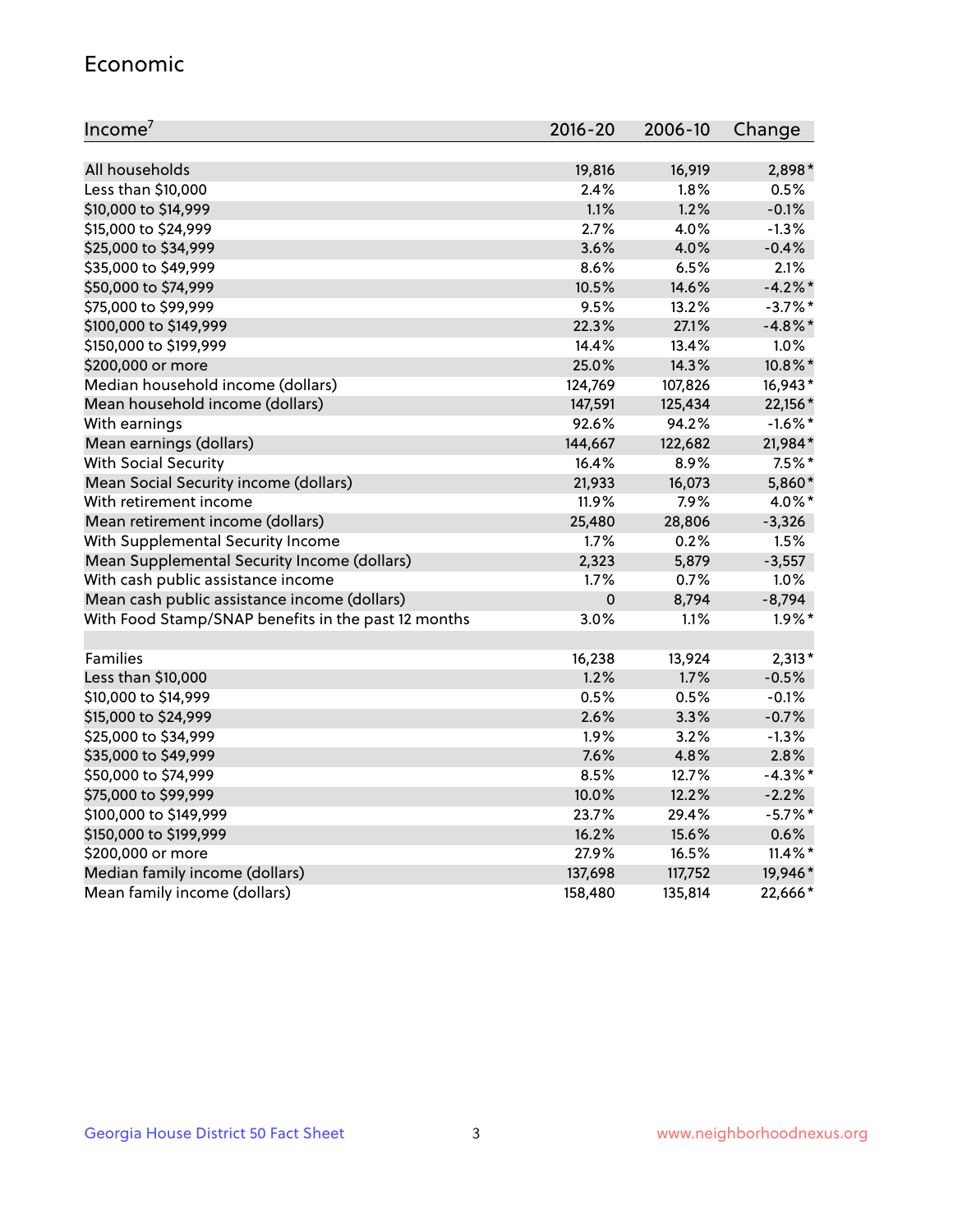## Economic, continued...

| Income, continued <sup>8</sup>                                        | $2016 - 20$ | 2006-10 | Change   |
|-----------------------------------------------------------------------|-------------|---------|----------|
|                                                                       |             |         |          |
| Nonfamily households                                                  | 3,579       | 2,994   | 584*     |
| Median nonfamily income (dollars)                                     | 61,215      | 59,821  | 1,394    |
| Mean nonfamily income (dollars)                                       | 91,026      | 70,411  | 20,615*  |
| Median earnings for workers (dollars)                                 | 58,478      | 53,186  | $5,291*$ |
| Median earnings for male full-time, year-round workers                | (X)         | 90,978  | $(X)$ +  |
| (dollars)                                                             |             |         |          |
| Median earnings for female full-time, year-round workers<br>(dollars) | 60,232      | 54,449  | $5,783*$ |
| Per capita income (dollars)                                           | 49,512      | 41,450  | 8,061*   |
|                                                                       |             |         |          |
| Families and People Below Poverty Level <sup>9</sup>                  | $2016 - 20$ | 2006-10 | Change   |
|                                                                       |             |         |          |
| <b>All families</b>                                                   | 3.2%        | 4.0%    | $-0.8%$  |
| With related children under 18 years                                  | 4.7%        | 5.0%    | $-0.3%$  |
| With related children under 5 years only                              | 0.0%        | 0.4%    | $-0.4%$  |
| Married couple families                                               | 1.9%        | 2.6%    | $-0.7%$  |
| With related children under 18 years                                  | 2.4%        | 3.1%    | $-0.7%$  |
| With related children under 5 years only                              | 0.0%        | 0.0%    | 0.0%     |
| Families with female householder, no husband present                  | 12.8%       | 15.1%   | $-2.3%$  |
| With related children under 18 years                                  | 17.3%       | 16.8%   | 0.5%     |
| With related children under 5 years only                              | 0.0%        | 3.0%    | $-3.0%$  |
| All people                                                            | 4.6%        | 5.1%    | $-0.5%$  |
| Under 18 years                                                        | 4.5%        | 7.0%    | $-2.4%$  |
| Related children under 18 years                                       | 4.2%        | 6.9%    | $-2.7%$  |
| Related children under 5 years                                        | 2.4%        | 11.3%   | $-9.0%$  |
| Related children 5 to 17 years                                        | 4.6%        | 5.6%    | $-1.0%$  |
| 18 years and over                                                     | 4.6%        | 4.2%    | 0.4%     |
|                                                                       | 4.3%        |         |          |
| 18 to 64 years                                                        |             | 4.2%    | 0.1%     |
| 65 years and over                                                     | 7.0%        | 4.4%    | 2.6%     |
| People in families                                                    | 3.8%        | 4.7%    | $-0.9%$  |
| Unrelated individuals 15 years and over                               | 13.7%       | 9.7%    | 3.9%     |
|                                                                       |             |         |          |
| Non-Hispanic white people                                             | 2.3%        | 2.0%    | 0.3%     |
| Black or African-American people                                      | 11.6%       | 10.8%   | 0.8%     |
| Asian people                                                          | 4.4%        | 7.0%    | $-2.6%$  |
| Hispanic or Latino people                                             | 9.7%        | 13.0%   | $-3.3%$  |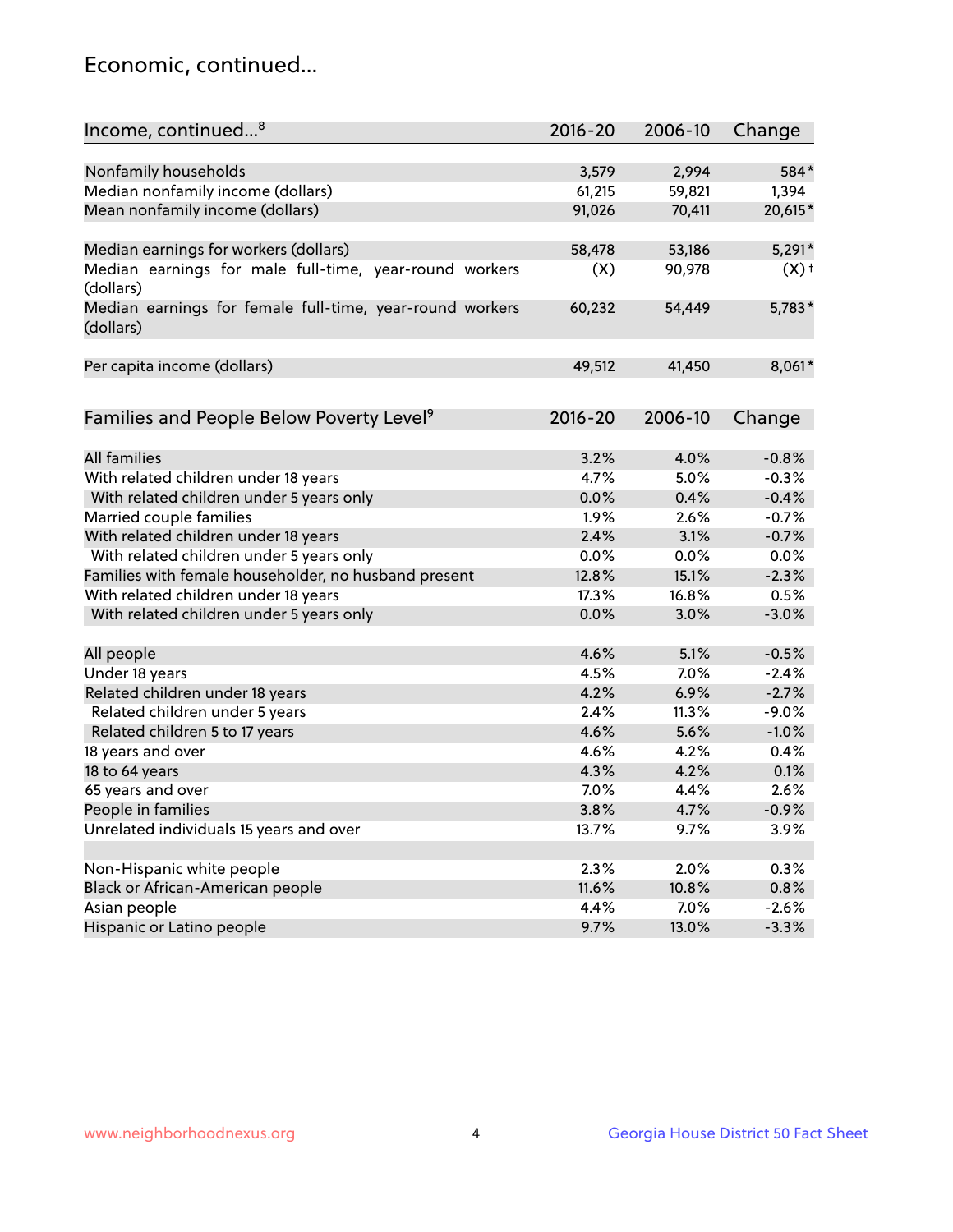## Employment

| Employment Status <sup>10</sup>                               | $2016 - 20$ | 2006-10 | Change    |
|---------------------------------------------------------------|-------------|---------|-----------|
|                                                               |             |         |           |
| Population 16 years and over                                  | 46,125      | 36,584  | $9,541*$  |
| In labor force                                                | 70.2%       | 73.3%   | $-3.1%$   |
| Civilian labor force                                          | 70.1%       | 73.3%   | $-3.2%$   |
| Employed                                                      | 67.9%       | 68.3%   | $-0.4%$   |
| Unemployed                                                    | 2.2%        | 5.0%    | $-2.8%$   |
| <b>Armed Forces</b>                                           | 0.1%        | 0.0%    | 0.0%      |
| Not in labor force                                            | 29.8%       | 26.7%   | 3.1%      |
| Civilian labor force                                          |             | 26,816  | $5,534*$  |
|                                                               | 32,350      |         |           |
| <b>Unemployment Rate</b>                                      | 3.1%        | 6.8%    | $-3.6%$   |
| Females 16 years and over                                     | 23,785      | 18,955  | 4,830*    |
| In labor force                                                | 63.3%       | 63.6%   | $-0.3%$   |
| Civilian labor force                                          | 63.3%       | 63.6%   | $-0.3%$   |
| Employed                                                      | 60.9%       | 58.4%   | 2.5%      |
|                                                               |             |         |           |
| Own children of the householder under 6 years                 | 3,483       | 4,834   | $-1,350*$ |
| All parents in family in labor force                          | 54.0%       | 59.1%   | $-5.2%$   |
|                                                               |             |         |           |
| Own children of the householder 6 to 17 years                 | 12,943      | 12,294  | 649       |
| All parents in family in labor force                          | 64.1%       | 65.0%   | $-1.0%$   |
|                                                               |             |         |           |
| Industry <sup>11</sup>                                        | $2016 - 20$ | 2006-10 | Change    |
|                                                               |             |         |           |
| Civilian employed population 16 years and over                | 31,333      | 24,998  | $6,335*$  |
| Agriculture, forestry, fishing and hunting, and mining        | 0.1%        | 0.1%    | $-0.0%$   |
| Construction                                                  | 3.1%        | 4.1%    | $-1.1%$   |
| Manufacturing                                                 | 9.9%        | 9.5%    | 0.4%      |
| Wholesale trade                                               | 4.1%        | 4.8%    | $-0.7%$   |
| Retail trade                                                  | 11.2%       | 9.6%    | 1.6%      |
| Transportation and warehousing, and utilities                 | 3.4%        | 3.3%    | 0.1%      |
| Information                                                   | 4.3%        | 5.6%    | $-1.3%$   |
| Finance and insurance, and real estate and rental and leasing | 10.0%       | 11.6%   | $-1.6%$   |
| Professional, scientific, and management, and administrative  | 25.3%       | 20.7%   | 4.6%*     |
| and waste management services                                 |             |         |           |
| Educational services, and health care and social assistance   | 16.7%       | 16.3%   | 0.3%      |
| Arts, entertainment, and recreation, and accommodation and    | 6.0%        | 8.9%    | $-2.9%$ * |
| food services                                                 |             |         |           |
| Other services, except public administration                  | 3.8%        | 3.0%    | 0.9%      |
| Public administration                                         | 2.2%        | 2.4%    | $-0.3%$   |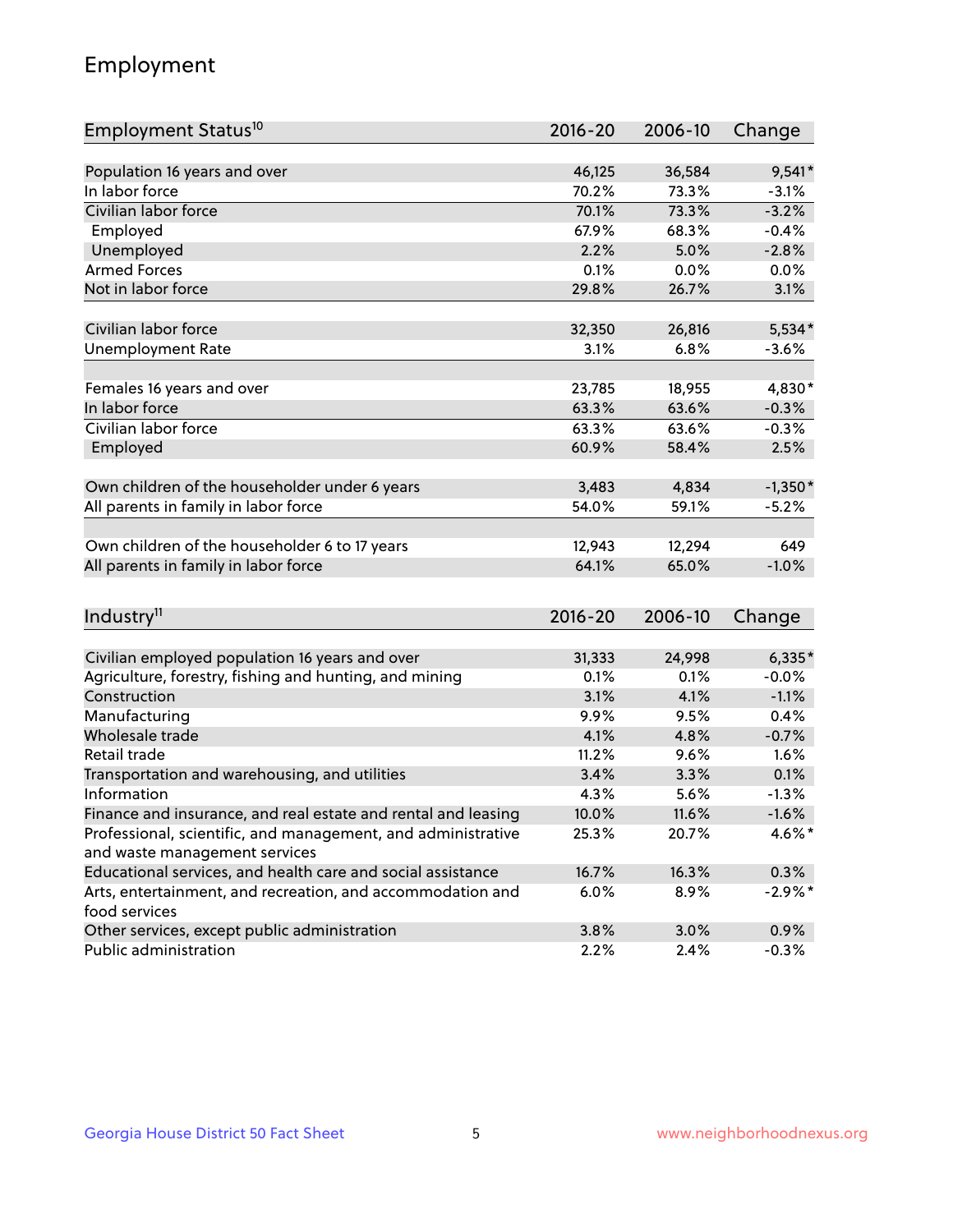## Employment, continued...

| Occupation <sup>12</sup>                                                    | $2016 - 20$ | 2006-10         | Change    |
|-----------------------------------------------------------------------------|-------------|-----------------|-----------|
| Civilian employed population 16 years and over                              | 31,333      |                 | $6,335*$  |
|                                                                             | 60.9%       | 24,998<br>57.9% | 3.0%      |
| Management, business, science, and arts occupations                         | 8.3%        | 9.4%            | $-1.1%$   |
| Service occupations                                                         |             |                 |           |
| Sales and office occupations                                                | 24.5%       | 25.8%           | $-1.4%$   |
| Natural<br>and<br>resources,<br>construction,<br>maintenance<br>occupations | 1.6%        | 3.5%            | $-1.9%$ * |
| Production, transportation, and material moving occupations                 | 4.7%        | 3.4%            | 1.3%      |
| Class of Worker <sup>13</sup>                                               | $2016 - 20$ | 2006-10         | Change    |
|                                                                             |             |                 |           |
| Civilian employed population 16 years and over                              | 31,333      | 24,998          | $6,335*$  |
| Private wage and salary workers                                             | 88.9%       | 85.7%           | 3.2%      |
| Government workers                                                          | 6.9%        | 7.9%            | $-1.0%$   |
| Self-employed in own not incorporated business workers                      | 4.2%        | 6.1%            | $-1.9%$ * |
| Unpaid family workers                                                       | 0.0%        | 0.3%            | $-0.3%$   |
| Job Flows <sup>14</sup>                                                     | 2019        | 2010            | Change    |
|                                                                             |             |                 |           |
| Total Jobs in district                                                      | 23,422      | 14,769          | 8,653     |
| Held by residents of district                                               | 8.6%        | 8.8%            | $-0.2%$   |
| Held by non-residents of district                                           | 91.4%       | 91.2%           | 0.2%      |
| Jobs by Industry Sector <sup>15</sup>                                       | 2019        | 2010            | Change    |
|                                                                             |             |                 |           |
| Total Jobs in district                                                      | 23,422      | 14,769          | 8,653     |
| Goods Producing sectors                                                     | 6.8%        | 7.8%            | $-1.0%$   |
| Trade, Transportation, and Utilities sectors                                | 20.6%       | 18.2%           | 2.4%      |
| All Other Services sectors                                                  | 72.6%       | 74.0%           | $-1.4%$   |
|                                                                             |             |                 |           |
| Total Jobs in district held by district residents                           | 2,014       | 1,297           | 717       |
| <b>Goods Producing sectors</b>                                              | 6.9%        | 6.1%            | 0.8%      |
| Trade, Transportation, and Utilities sectors                                | 16.3%       | 14.3%           | 1.9%      |
| All Other Services sectors                                                  | 76.9%       | 79.6%           | $-2.7%$   |
|                                                                             |             |                 |           |
| Jobs by Earnings <sup>16</sup>                                              | 2019        | 2010            | Change    |
|                                                                             |             |                 |           |
| Total Jobs in district                                                      | 23,422      | 14,769          | 8,653     |
| Jobs with earnings \$1250/month or less                                     | 18.9%       | 21.1%           | $-2.2%$   |
| Jobs with earnings \$1251/month to \$3333/month                             | 26.1%       | 31.7%           | $-5.6%$   |
| Jobs with earnings greater than \$3333/month                                | 55.0%       | 47.2%           | 7.8%      |
| Total Jobs in district held by district residents                           | 2,014       | 1,297           | 717       |
| Jobs with earnings \$1250/month or less                                     | 23.0%       | 26.8%           | $-3.7%$   |
|                                                                             |             |                 | $-0.2%$   |
| Jobs with earnings \$1251/month to \$3333/month                             | 23.0%       | 23.3%           |           |
| Jobs with earnings greater than \$3333/month                                | 53.9%       | 50.0%           | 4.0%      |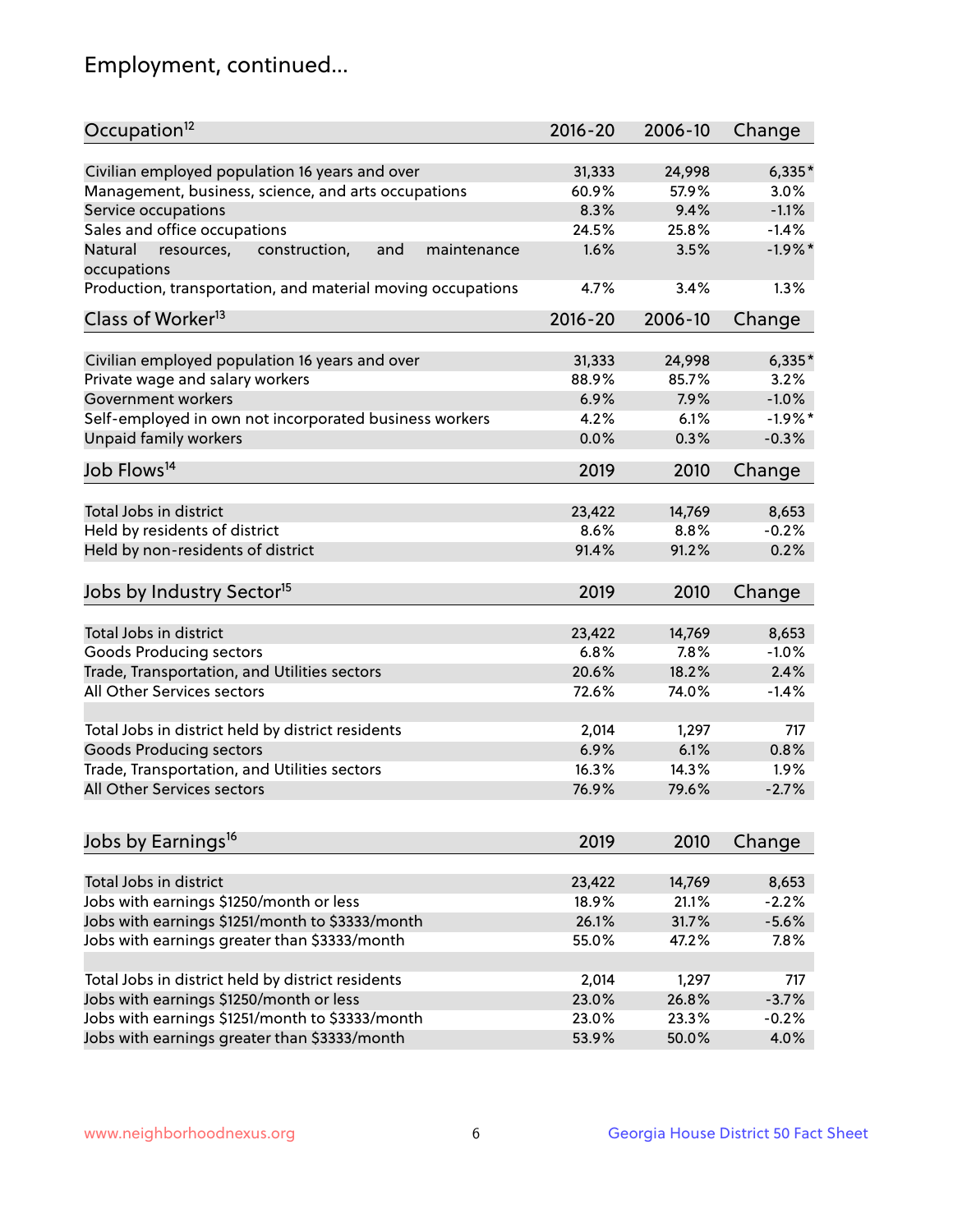## Employment, continued...

| 2019   | 2010   | Change   |
|--------|--------|----------|
|        |        |          |
| 23,422 | 14,769 | 8,653    |
| 20.8%  | 20.2%  | 0.6%     |
| 58.4%  | 65.1%  | $-6.7%$  |
| 20.7%  | 14.7%  | 6.1%     |
|        |        |          |
| 2.014  | 1.297  | 717      |
| 17.1%  | 15.9%  | 1.2%     |
| 57.0%  | 70.3%  | $-13.3%$ |
| 25.9%  | 13.8%  | 12.1%    |
|        |        |          |

#### Education

| School Enrollment <sup>18</sup>                | $2016 - 20$ | 2006-10 | Change     |
|------------------------------------------------|-------------|---------|------------|
|                                                |             |         |            |
| Population 3 years and over enrolled in school | 18,486      | 17,050  | $1,436*$   |
| Nursery school, preschool                      | $5.0\%$     | 8.5%    | $-3.6\%$ * |
| Kindergarten                                   | 4.4%        | 6.0%    | $-1.6%$    |
| Elementary school (grades 1-8)                 | 46.9%       | 47.6%   | $-0.6%$    |
| High school (grades 9-12)                      | 25.8%       | 23.9%   | $1.9\%$    |
| College or graduate school                     | 17.9%       | 14.0%   | $3.9\%$ *  |
| Educational Attainment <sup>19</sup>           | $2016 - 20$ | 2006-10 | Change     |
|                                                |             |         |            |
| Population 25 years and over                   | 39,643      | 31,875  | $7,768*$   |
| Less than 9th grade                            | 1.8%        | 1.4%    | 0.4%       |
| 9th to 12th grade, no diploma                  | 1.5%        | 1.5%    | $-0.0%$    |
| High school graduate (includes equivalency)    | 10.1%       | 10.5%   | $-0.4%$    |
| Some college, no degree                        | 11.6%       | 15.0%   | $-3.5%$ *  |
| Associate's degree                             | 6.4%        | 7.1%    | $-0.7%$    |
| Bachelor's degree                              | 38.2%       | 41.5%   | $-3.3\%$ * |
| Graduate or professional degree                | 30.4%       | 22.9%   | $7.5%$ *   |
|                                                |             |         |            |
| Percent high school graduate or higher         | 96.7%       | 97.1%   | $-0.4%$    |
| Percent bachelor's degree or higher            | 68.6%       | 64.4%   | $4.2\%$ *  |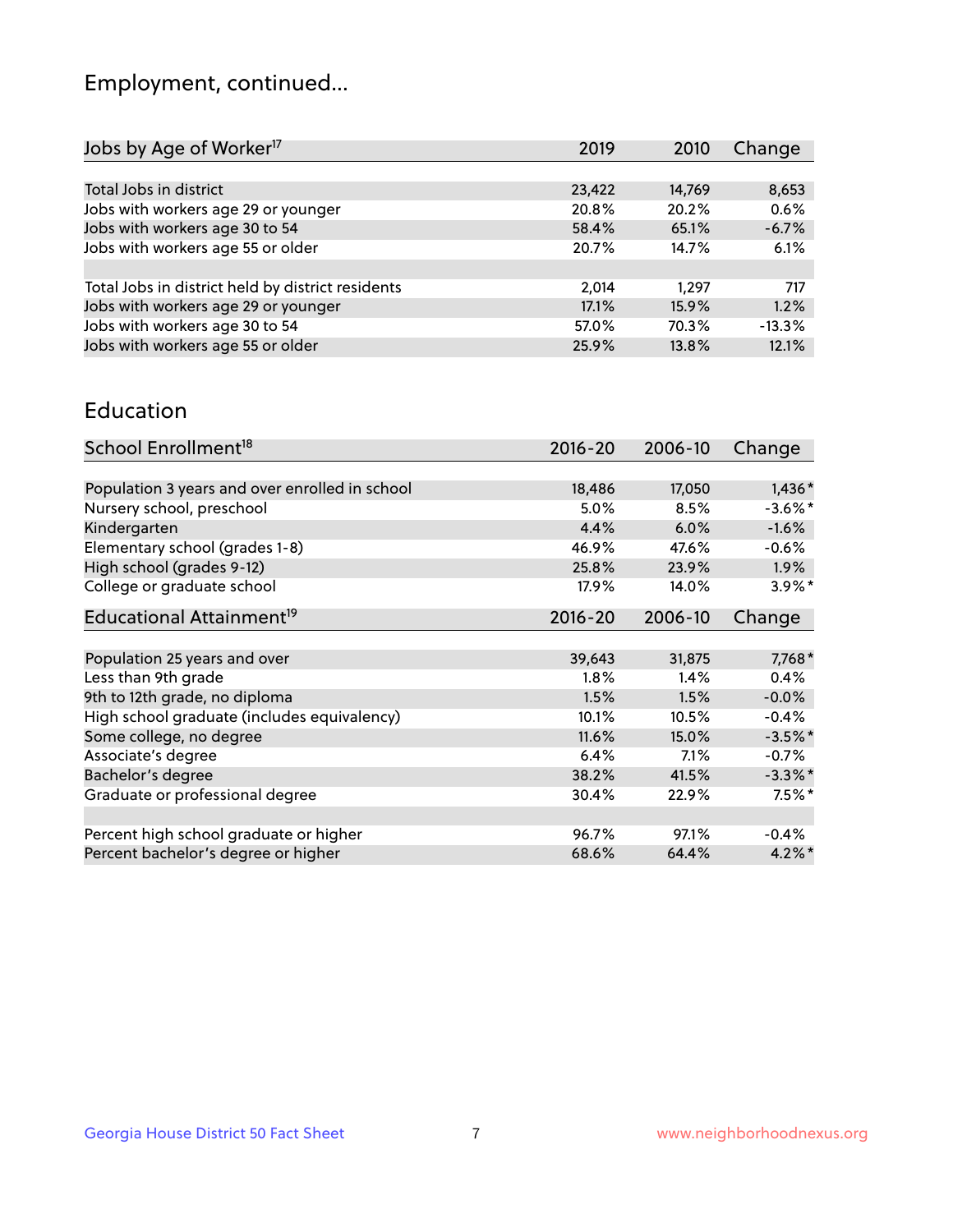## Housing

| Households by Type <sup>20</sup>                     | 2016-20 | 2006-10 | Change      |
|------------------------------------------------------|---------|---------|-------------|
|                                                      |         |         |             |
| <b>Total households</b>                              | 19,816  | 16,919  | 2,898*      |
| Family households (families)                         | 81.9%   | 82.3%   | $-0.4%$     |
| With own children under 18 years                     | 46.0%   | 56.6%   | $-10.6%$ *  |
| Married-couple family                                | 69.2%   | 72.9%   | $-3.7%$ *   |
| With own children of the householder under 18 years  | 37.2%   | 49.5%   | $-12.3\%$ * |
| Male householder, no wife present, family            | 2.9%    | 2.0%    | 0.9%        |
| With own children of the householder under 18 years  | 1.9%    | 1.1%    | 0.9%        |
| Female householder, no husband present, family       | 9.8%    | 7.4%    | $2.4\%$ *   |
| With own children of the householder under 18 years  | 6.9%    | 6.0%    | 0.9%        |
| Nonfamily households                                 | 18.1%   | 17.7%   | 0.4%        |
| Householder living alone                             | 15.4%   | 15.1%   | 0.4%        |
| 65 years and over                                    | 4.4%    | 1.9%    | $2.4\%$ *   |
|                                                      |         |         |             |
| Households with one or more people under 18 years    | 47.7%   | 57.3%   | $-9.6%$ *   |
| Households with one or more people 65 years and over | 17.5%   | 8.8%    | $8.7\%$ *   |
| Average household size                               | 3.04    | 3.05    | $-0.01$     |
| Average family size                                  | 3.41    | 3.42    | $-0.02$     |
|                                                      |         |         |             |
| Housing Occupancy <sup>21</sup>                      | 2016-20 | 2006-10 | Change      |
| Total housing units                                  | 20,842  | 17,778  | $3,063*$    |
| Occupied housing units                               | 95.1%   | 95.2%   | $-0.1%$     |
| Vacant housing units                                 | 4.9%    | 4.8%    | 0.1%        |
|                                                      |         |         |             |
| Homeowner vacancy rate                               | 0.9     | 3.4     | $-2.5$      |
| Rental vacancy rate                                  | 7.4     | 6.9     | 0.6         |
|                                                      |         |         |             |
| Units in Structure <sup>22</sup>                     | 2016-20 | 2006-10 | Change      |
| Total housing units                                  | 20,842  | 17,778  | $3,063*$    |
| 1-unit, detached                                     | 71.0%   | 76.3%   | $-5.4\%$ *  |
| 1-unit, attached                                     | 6.6%    | 7.2%    | $-0.5%$     |
| 2 units                                              | 0.0%    | 0.1%    | $-0.1%$     |
| 3 or 4 units                                         | 1.6%    | 0.3%    | 1.3%        |
| 5 to 9 units                                         | 3.2%    | 2.2%    | 1.0%        |
| 10 to 19 units                                       | 8.2%    | 7.9%    | 0.3%        |
| 20 or more units                                     | $9.0\%$ | 5.5%    | $3.6\%$ *   |
| Mobile home                                          | 0.4%    | 0.5%    | $-0.1%$     |
| Boat, RV, van, etc.                                  | 0.0%    | $0.0\%$ | 0.0%        |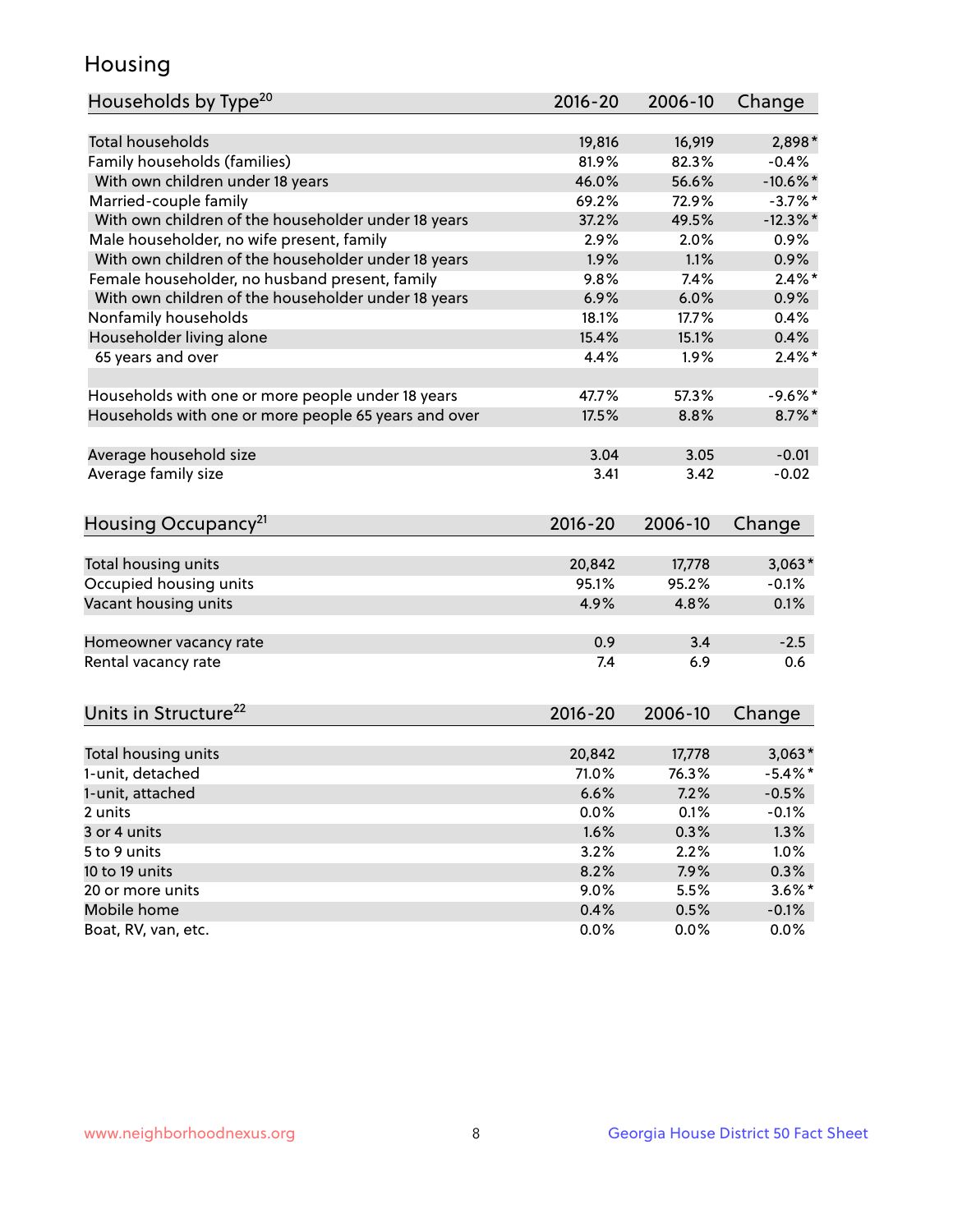## Housing, Continued...

| Year Structure Built <sup>23</sup>             | 2016-20     | 2006-10 | Change      |
|------------------------------------------------|-------------|---------|-------------|
| Total housing units                            | 20,842      | 17,778  | $3,063*$    |
| Built 2014 or later                            | 4.3%        | (X)     | (X)         |
| Built 2010 to 2013                             | 6.1%        | (X)     | (X)         |
| Built 2000 to 2009                             | 17.7%       | 24.1%   | $-6.4\%$ *  |
| Built 1990 to 1999                             | 51.5%       | 54.3%   | $-2.8%$     |
| Built 1980 to 1989                             | 17.8%       | 19.1%   | $-1.3%$     |
| Built 1970 to 1979                             | 1.8%        | 1.8%    | $-0.1%$     |
| Built 1960 to 1969                             | 0.5%        | 0.3%    | 0.1%        |
| Built 1950 to 1959                             | 0.3%        | 0.1%    | 0.1%        |
| Built 1940 to 1949                             | 0.0%        | 0.0%    | 0.0%        |
| Built 1939 or earlier                          | 0.1%        | 0.2%    | $-0.1%$     |
| Housing Tenure <sup>24</sup>                   | 2016-20     | 2006-10 | Change      |
| Occupied housing units                         | 19,816      | 16,919  | 2,898*      |
| Owner-occupied                                 | 71.0%       | 79.0%   | $-8.1\%$ *  |
| Renter-occupied                                | 29.0%       | 21.0%   | $8.1\%$ *   |
| Average household size of owner-occupied unit  | 3.20        | 3.17    | 0.03        |
| Average household size of renter-occupied unit | 2.63        | 2.57    | 0.06        |
| Residence 1 Year Ago <sup>25</sup>             | 2016-20     | 2006-10 | Change      |
| Population 1 year and over                     | 59,762      | 51,332  | 8,430*      |
| Same house                                     | 85.0%       | 86.5%   | $-1.5%$     |
| Different house in the U.S.                    | 13.9%       | 12.1%   | 1.8%        |
| Same county                                    | 6.0%        | 5.3%    | 0.7%        |
| Different county                               | 7.9%        | 6.8%    | 1.1%        |
| Same state                                     | 4.6%        | 3.3%    | 1.3%        |
| Different state                                | 3.3%        | 3.4%    | $-0.2%$     |
| Abroad                                         | 1.1%        | 1.4%    | $-0.3%$     |
| Value of Housing Unit <sup>26</sup>            | $2016 - 20$ | 2006-10 | Change      |
| Owner-occupied units                           | 14,065      | 13,373  | 692*        |
| Less than \$50,000                             | 0.7%        | 1.3%    | $-0.6%$     |
| \$50,000 to \$99,999                           | 0.6%        | 0.3%    | 0.3%        |
| \$100,000 to \$149,999                         | 1.1%        | 1.0%    | 0.1%        |
| \$150,000 to \$199,999                         | 1.6%        | 5.0%    | $-3.4\%$ *  |
| \$200,000 to \$299,999                         | 13.8%       | 29.9%   | $-16.1\%$ * |
| \$300,000 to \$499,999                         | 54.4%       | 46.2%   | $8.2\%$ *   |
| \$500,000 to \$999,999                         | 26.4%       | 15.4%   | 11.0%*      |
| \$1,000,000 or more                            | 1.4%        | 1.0%    | 0.4%        |
| Median (dollars)                               | 407,913     | 343,839 | 64,074*     |
| Mortgage Status <sup>27</sup>                  | $2016 - 20$ | 2006-10 | Change      |
| Owner-occupied units                           | 14,065      | 13,373  | 692*        |
| Housing units with a mortgage                  | 77.8%       | 91.4%   | $-13.7\%$ * |
| Housing units without a mortgage               | 22.2%       | 8.6%    | 13.7%*      |
|                                                |             |         |             |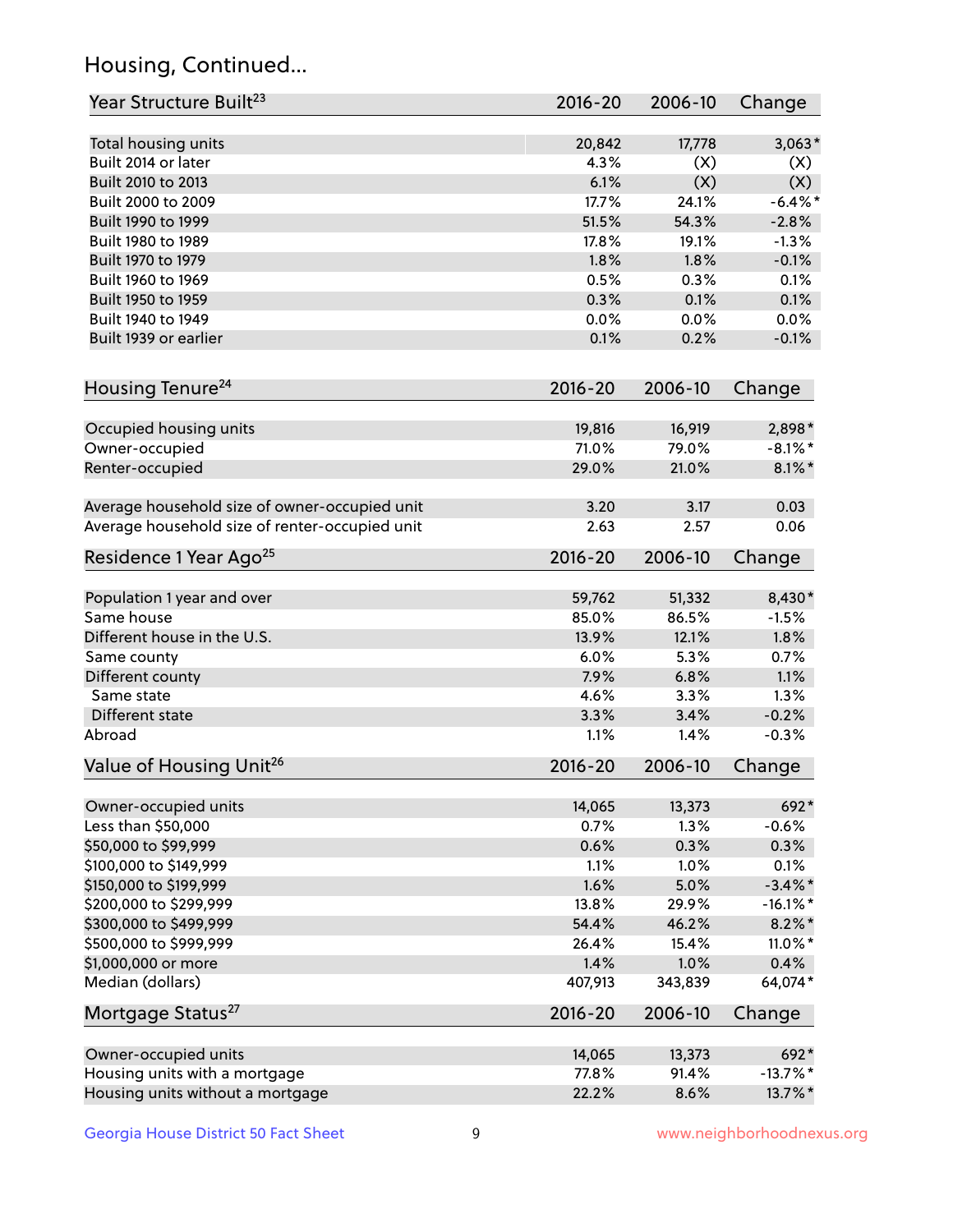## Housing, Continued...

| Selected Monthly Owner Costs <sup>28</sup>                                            | $2016 - 20$ | 2006-10 | Change             |
|---------------------------------------------------------------------------------------|-------------|---------|--------------------|
| Housing units with a mortgage                                                         | 10,939      | 12,227  | $-1,288*$          |
| Less than \$300                                                                       | 0.4%        | 0.1%    | 0.3%               |
| \$300 to \$499                                                                        | 0.0%        | 0.1%    | $-0.1%$            |
| \$500 to \$999                                                                        | 2.0%        | 2.6%    | $-0.6%$            |
| \$1,000 to \$1,499                                                                    | 9.5%        | 8.1%    | 1.3%               |
| \$1,500 to \$1,999                                                                    | 24.0%       | 27.0%   | $-3.0%$            |
| \$2,000 to \$2,999                                                                    | 44.9%       | 42.8%   | 2.1%               |
| \$3,000 or more                                                                       | 19.3%       | 19.4%   | $-0.1%$            |
| Median (dollars)                                                                      | 2,259       | 2,247   | 13                 |
| Housing units without a mortgage                                                      | 3,126       | 1,146   | 1,980*             |
| Less than \$150                                                                       | 0.0%        | 2.8%    | $-2.8%$            |
| \$150 to \$249                                                                        | 3.0%        | 0.0%    | 3.0%               |
| \$250 to \$349                                                                        | 0.7%        | 4.2%    | $-3.5%$            |
| \$350 to \$499                                                                        | 13.9%       | 11.2%   | 2.8%               |
| \$500 to \$699                                                                        | 24.8%       | 24.4%   | 0.4%               |
| \$700 or more                                                                         | 57.5%       | 57.4%   | 0.1%               |
| Median (dollars)                                                                      | 744         | (X)     | $(X)$ <sup>+</sup> |
| Selected Monthly Owner Costs as a Percentage of<br>Household Income <sup>29</sup>     | $2016 - 20$ | 2006-10 | Change             |
| Housing units with a mortgage (excluding units where<br>SMOCAPI cannot be computed)   | 10,923      | 12,199  | $-1,277*$          |
| Less than 20.0 percent                                                                | 57.0%       | 38.8%   | 18.2%*             |
| 20.0 to 24.9 percent                                                                  | 15.1%       | 17.5%   | $-2.4%$            |
| 25.0 to 29.9 percent                                                                  | 9.1%        | 12.9%   | $-3.7\%$ *         |
| 30.0 to 34.9 percent                                                                  | 3.8%        | 8.8%    | $-5.0\%$ *         |
| 35.0 percent or more                                                                  | 14.9%       | 22.0%   | $-7.1\%$ *         |
| Not computed                                                                          | 16          | 27      | $-11$              |
| Housing unit without a mortgage (excluding units where<br>SMOCAPI cannot be computed) | 3,023       | 1,116   | 1,907*             |
| Less than 10.0 percent                                                                | 62.9%       | 53.7%   | 9.1%               |
| 10.0 to 14.9 percent                                                                  | 16.5%       | 21.0%   | $-4.5%$            |
| 15.0 to 19.9 percent                                                                  | 4.8%        | 3.6%    | 1.2%               |
| 20.0 to 24.9 percent                                                                  | 6.4%        | 7.5%    | $-1.1%$            |
| 25.0 to 29.9 percent                                                                  | 1.3%        | 6.8%    | $-5.5%$            |
| 30.0 to 34.9 percent                                                                  | 0.9%        | 0.6%    | 0.3%               |
| 35.0 percent or more                                                                  | 7.3%        | 6.7%    | 0.6%               |
| Not computed                                                                          | 103         | 30      | 73                 |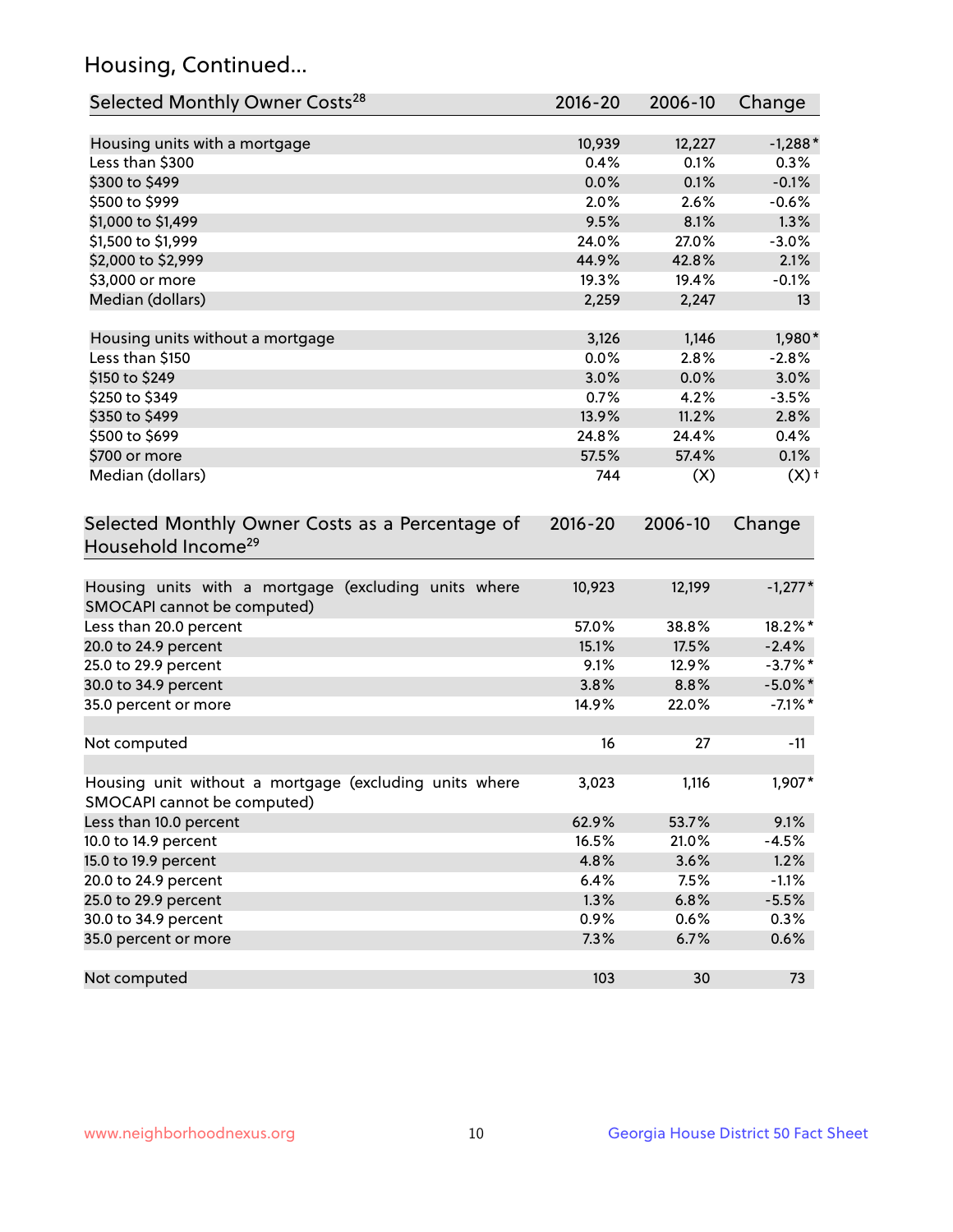## Housing, Continued...

| Gross Rent <sup>30</sup>   | 2016-20 | 2006-10     | Change      |
|----------------------------|---------|-------------|-------------|
|                            |         |             |             |
| Occupied units paying rent | 5,565   | 3,546       | $2,020*$    |
| Less than \$200            | $0.0\%$ | $0.0\%$     | 0.0%        |
| \$200 to \$499             | 0.9%    | 0.0%        | 0.9%        |
| \$500 to \$749             | 0.7%    | 0.5%        | 0.3%        |
| \$750 to \$999             | 2.3%    | 27.5%       | $-25.2\%$ * |
| \$1,000 to \$1,499         | 28.2%   | 47.5%       | $-19.3\%$ * |
| \$1,500 to \$1,999         | 46.2%   | 15.9%       | 30.3%*      |
| \$2,000 or more            | 21.7%   | 8.7%        | $13.0\%$ *  |
| Median (dollars)           | 1,693   | 1,405       | 288*        |
|                            |         |             |             |
| No rent paid               | 186     | $\mathbf 0$ | 186         |
|                            |         |             |             |

| Gross Rent as a Percentage of Household Income <sup>31</sup>                   | $2016 - 20$ | 2006-10 | Change   |
|--------------------------------------------------------------------------------|-------------|---------|----------|
|                                                                                |             |         |          |
| Occupied units paying rent (excluding units where GRAPI<br>cannot be computed) | 5,523       | 3,469   | $2,055*$ |
| Less than 15.0 percent                                                         | 17.1%       | 17.7%   | $-0.6%$  |
| 15.0 to 19.9 percent                                                           | 18.9%       | 15.2%   | 3.7%     |
| 20.0 to 24.9 percent                                                           | $11.8\%$    | 16.2%   | $-4.4%$  |
| 25.0 to 29.9 percent                                                           | 8.1%        | 14.6%   | $-6.6%$  |
| 30.0 to 34.9 percent                                                           | 8.4%        | $7.3\%$ | 1.1%     |
| 35.0 percent or more                                                           | 35.8%       | 28.9%   | 6.9%     |
|                                                                                |             |         |          |
| Not computed                                                                   | 228         | 77      | 151      |

## Transportation

| Commuting to Work <sup>32</sup>           | 2016-20 | 2006-10 | Change     |
|-------------------------------------------|---------|---------|------------|
|                                           |         |         |            |
| Workers 16 years and over                 | 30,767  | 24,652  | $6,116*$   |
| Car, truck, or van - drove alone          | 71.2%   | 81.5%   | $-10.2%$ * |
| Car, truck, or van - carpooled            | 9.1%    | 6.2%    | $2.9\%$ *  |
| Public transportation (excluding taxicab) | $1.6\%$ | 0.5%    | 1.1%       |
| Walked                                    | 0.6%    | 0.6%    | 0.0%       |
| Other means                               | 1.1%    | 0.7%    | 0.4%       |
| Worked at home                            | 16.3%   | 10.5%   | $5.8\%$ *  |
|                                           |         |         |            |
| Mean travel time to work (minutes)        | 32.5    | 30.7    | $1.8*$     |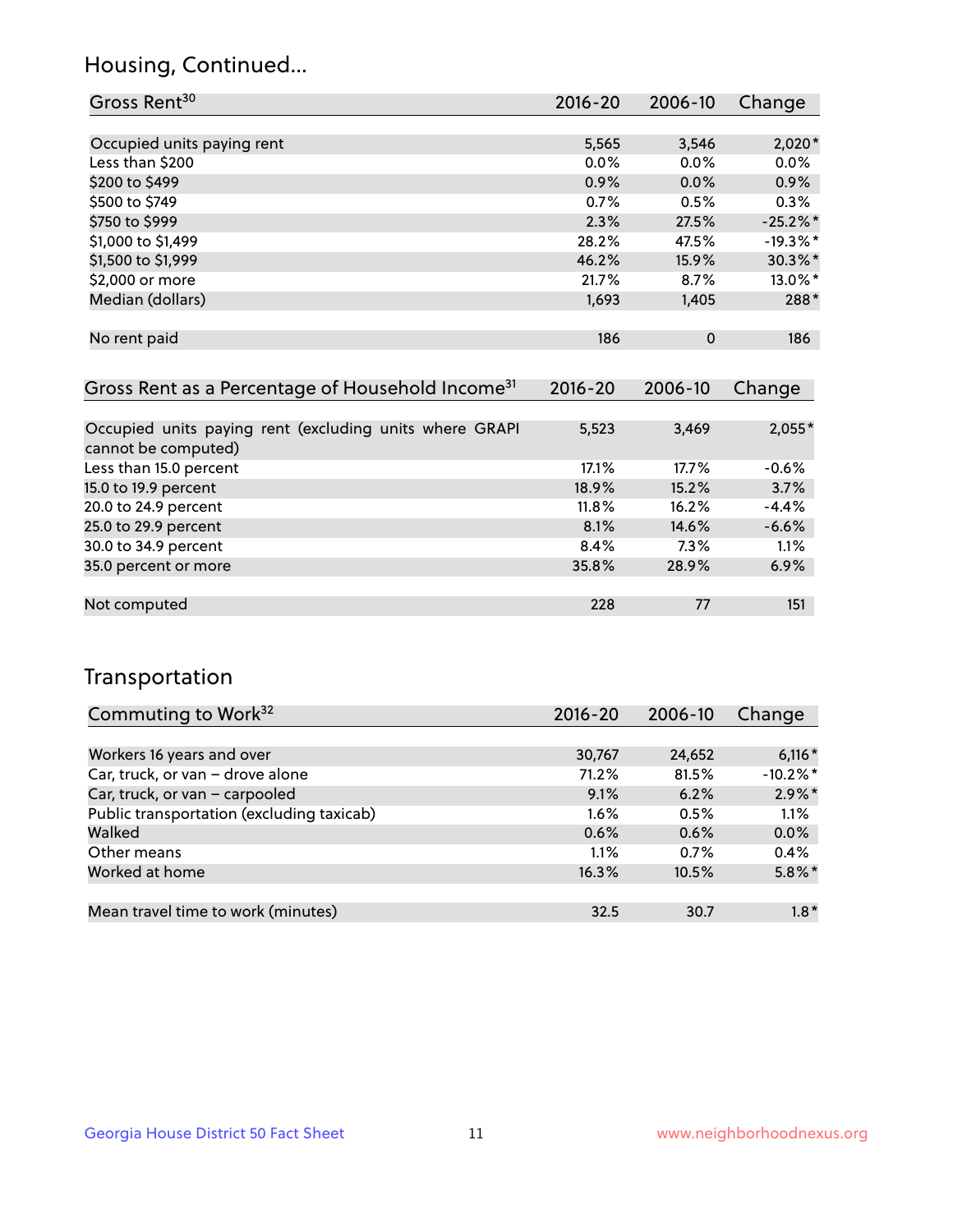## Transportation, Continued...

| Vehicles Available <sup>33</sup> | $2016 - 20$ | $2006 - 10$ | Change     |
|----------------------------------|-------------|-------------|------------|
|                                  |             |             |            |
| Occupied housing units           | 19,816      | 16.919      | $2,898*$   |
| No vehicles available            | $1.3\%$     | 1.1%        | 0.2%       |
| 1 vehicle available              | 26.5%       | 22.7%       | $3.8\%$ *  |
| 2 vehicles available             | 47.6%       | 55.3%       | $-7.6\%$ * |
| 3 or more vehicles available     | 24.6%       | 21.0%       | 3.7%       |

#### Health

| Health Insurance coverage <sup>34</sup>                 | 2016-20 |
|---------------------------------------------------------|---------|
|                                                         |         |
| Civilian Noninstitutionalized Population                | 60,214  |
| With health insurance coverage                          | 92.6%   |
| With private health insurance coverage                  | 85.0%   |
| With public health coverage                             | 14.1%   |
| No health insurance coverage                            | 7.4%    |
| Civilian Noninstitutionalized Population Under 19 years | 17,642  |
| No health insurance coverage                            | 4.6%    |
| Civilian Noninstitutionalized Population 19 to 64 years | 37,341  |
| In labor force:                                         | 29,680  |
| Employed:                                               | 28,914  |
| With health insurance coverage                          | 93.2%   |
| With private health insurance coverage                  | 92.7%   |
| With public coverage                                    | 1.5%    |
| No health insurance coverage                            | 6.8%    |
| Unemployed:                                             | 766     |
| With health insurance coverage                          | 83.2%   |
| With private health insurance coverage                  | 83.2%   |
| With public coverage                                    | 7.3%    |
| No health insurance coverage                            | 16.8%   |
| Not in labor force:                                     | 7,662   |
| With health insurance coverage                          | 80.4%   |
| With private health insurance coverage                  | 78.7%   |
| With public coverage                                    | 8.4%    |
| No health insurance coverage                            | 19.6%   |